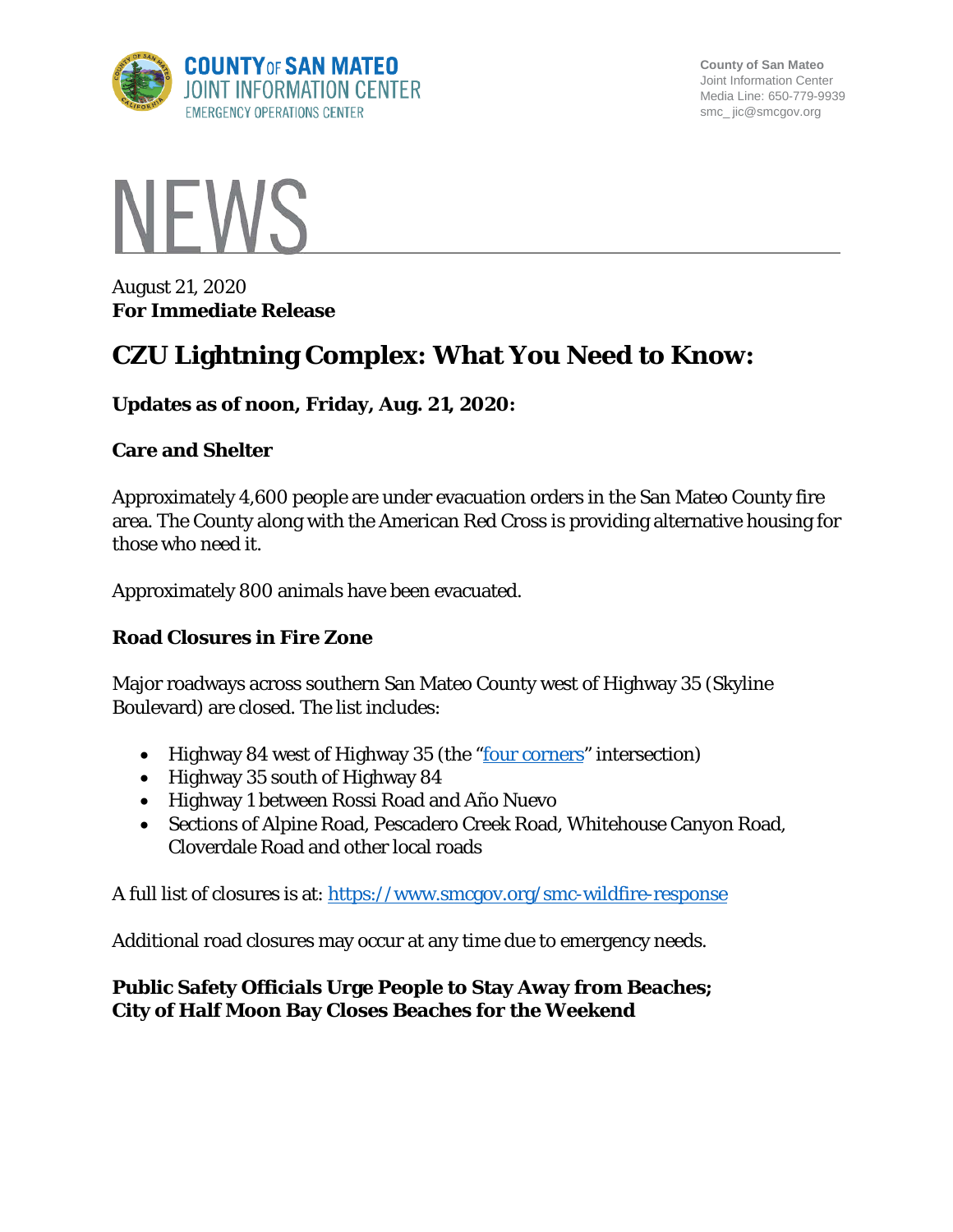"The number one contribution to the fire-fighting effort everyone can make is to avoid the coast" to allow first responders to do their jobs and keep roads clear for evacuees, said CalFire Deputy Chief Jonathan Cox.

Pacifica Mayor Deirdre Martin said, "First responders from across Northern California need to focus on stamping out the vast number of wildfires and protecting lives and property. They don't need or want to be fighting traffic so someone can enjoy a day at the beach." [Read the news release.](https://cmo.smcgov.org/press-release/aug-21-2020-public-safety-officials-urge-people-keep-coastal-roads-clear-first)

The City of Half Moon Bay has closed all its beaches through the weekend to discourage visitors and help keep roads clear for first responders and evacuees.

# **How You Can Help: Donate to American Red Cross, Puente de la Costa Sur**

"Show how much you care about your fellow residents by donating to the Red Cross or to Puente de la Costa Sur's Emergency Fire Relief Fund," said San Mateo County Supervisor Don Horsley, whose District 3 encompasses much of the fire zone.

"Many of the residents who have been forced to evacuate and are in danger of losing their homes are farmworkers and others who struggle even in the best of times," he said.

Financial donations can be sent to Puente or the Red Cross. Donation Links:

[American Red Cross Northern California Coastal Region](https://www.redcross.org/local/california/northern-california-coastal.html) [Puente de la Costa Sur Emergency Fire Relief Fund](https://mailchi.mp/mypuente.org/fire-relief-200819?fbclid=IwAR2ZwI_3POQpielrGiMjPIeYZdqjlJEs-Z0WAk4rZH7NH1JB9XCzYWIWU4g)

No goods are being accepted at evacuation centers.

# **All San Mateo County Parks Closed Until Further Notice**

All [San Mateo County Parks](https://www.smcgov.org/sites/smcgov.org/files/SMCoParksClose_CZULightningComplex.8.20.20.News%20Release.pdf) are closed until further notice as park rangers are supporting firefighting efforts. Coyote Point Marina tenants will have access to boats. Please support everyone's efforts by respecting closures at park entrances and trail heads. Read the news [release.](https://www.smcgov.org/sites/smcgov.org/files/SMCoParksClose_CZULightningComplex.8.20.20.News%20Release.pdf)

### **Additional Resources:**

To find the most current evacuation map, go to<https://arcg.is/PSSv10>

Sign up for CalFire email updates at <https://tinyurl.com/czulightning>